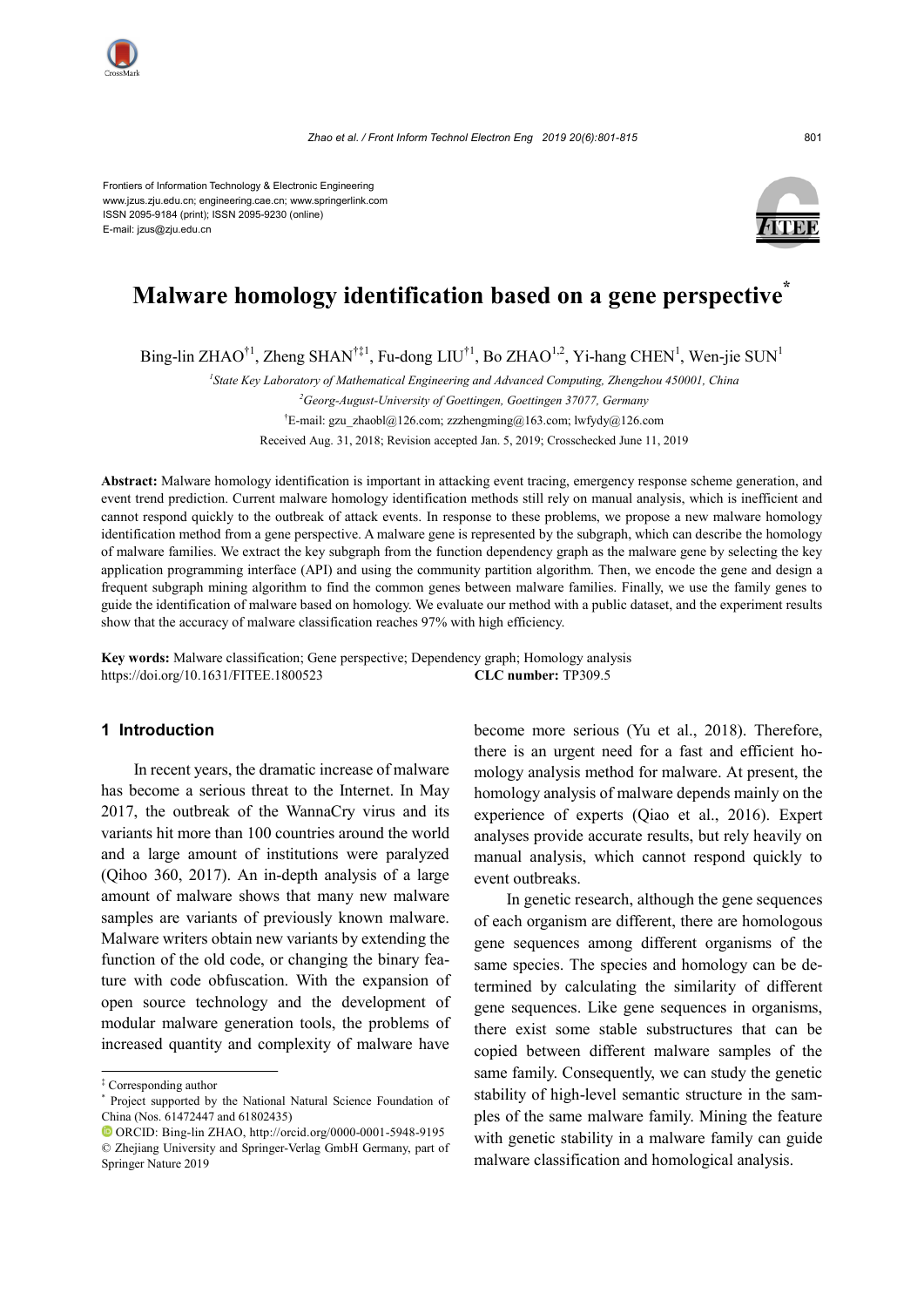In this paper, we propose a new malware homology identification method based on a genetic perspective. In our method, the malware gene is defined as the subgraph of the function dependency graph (FDG). First, we select the key application programming interface (API) of different malware families by calculating the importance of each API from different malware families. Then the FDG is divided into different subgraphs, which contain only the path that connects to the key API. We then use the community partition algorithm to divide the subgraph into the key subgraphs. The key subgraph is defined as the malware gene. Finally, we encode the malware gene by graph compression. On this basis, we design an algorithm for frequent subgraph mining. The algorithm takes the compressed graph of the same family as the comparison object to mine the representative frequent subgraph, which will be considered as the gene of the malware family. The contributions of this paper are summarized as follows:

1. We first use the graph structure to represent the malware gene and use the frequent subgraph of the malware family to represent the family common gene. The malware family gene is genetically stable in the malware family, which can effectively guide the classification and homological analysis of malware.

2. We propose a frequent subgraph mining algorithm based on a compressed graph, which compresses the graph that ensures the functional integrity of the subgraph. The subgraph mining algorithm ignores the small differences in different malicious code in implementing the same behavior, and improves the efficiency of mining frequent subgraphs and the efficiency of comparison.

3. We propose a malware homological analysis system based on a genetic perspective and conduct an experiment with the Kaggle Microsoft dataset. The evolution results show that our approach is highly efficient in malware classification with 97% accuracy.

## **2 Related work**

According to different research objects, there are two types of research on Internet security, research on information flow in a network and research on malicious code in terminals.

With the rapid development of the software defined network (SDN), research on SDN security that uses information flow as the object has been widely conducted. Wu et al. (2018a) proposed a security authentication scheme for cluster management based on big data analysis in the SDN. The scheme ensures the legality of the data sources and improves the performance of applications running in an SDN. In addition, Wu et al. (2018b) presented a systematic virtual networking architecture to perform global virtualization control and monitoring of a cyber-physical system, in which network function virtualization configuration and orchestration can be realized.

Research on the security of information flow in the network has achieved excellent results. However, most malicious code uses terminals as the target, which threatens the privacy and personal information of the terminal users. Therefore, security research on malicious code, such as malware detection and malware homological analysis, is also very important.

At present, the homological analysis of malicious code is done mainly by calculating the distance between malware features. Cesare et al. (2013) proposed Malwise to unpack and classify malware. Malwise uses information entropy to find packed malware and a fast program simulator to unpack it. Then, the control flow of malicious code is converted to the character, and the classification of malicious code is determined by calculating the distance between characters. Alam et al*.* (2014) proposed a method that uses Malware Analysis Intermediate Language (MAIL) (Alam et al., 2013) as the intermediate representation of malware to annotate the information in the control flow graph (CFG) and defined behavior schemas. On this basis, they built a real-time malware detection system, which can effectively detect the same subgraph by matching different patterns. Jang et al. (2014) established the system call graph for different malware, and applied social network algorithms to mine the attributes of the graph. The category of malware is determined by analyzing the properties and structure of the system call graph. Liu et al. (2017) proposed a malware classification method that uses grayscale images of malicious code, an n-gram of opcode sequences, and import tables as the features. The method uses a machine learning algorithm to determine the distance between samples by calculating the feature distance between different samples.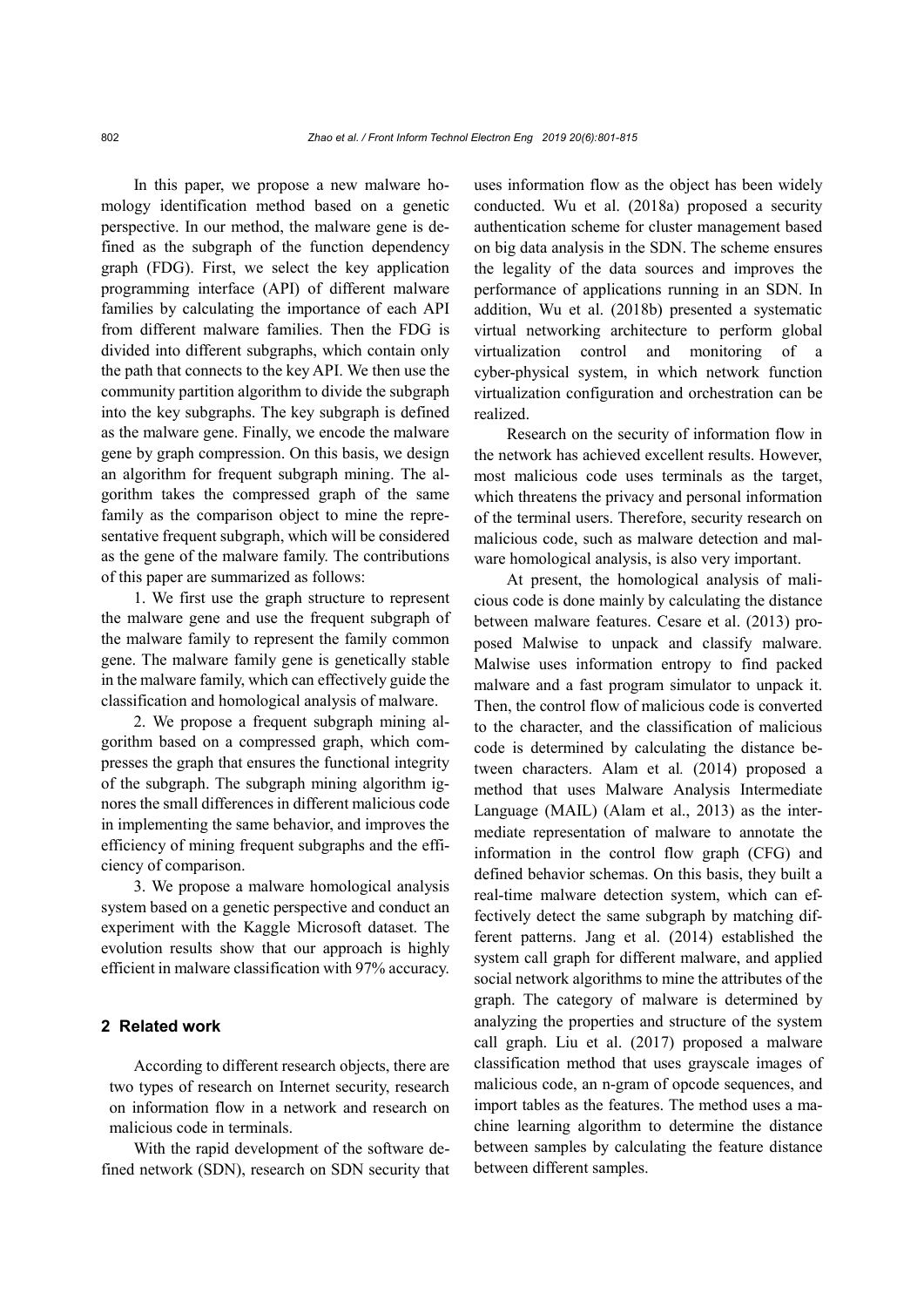The above methods consider the similarity calculation of the features, but they do not guide the homological analysis using the similarity of the malware family from viewpoints such as population and genetics. At present, there is little research on malware analysis based on a gene perspective, and there is no unified definition of a malware gene.

Kirat and Vigna (2015) proposed MalGene, which uses the evasion signature represented by system call sequences as the malware gene. MalGene leverages bioinformatics algorithms to automatically locate evasive behavior. Drew et al. (2016) extracted the gene sequence from the malware binary file and established a gene classifier using Strand, a high-throughput multi-sequence comparison algorithm, to process the gene sequences. Han et al. (2018) used subsequences of critical operations in Android malware as gene sequences to analyze the homology of Android malware.

Using sequence as the gene representation, we can describe the inheritance and replication of behavior between malware samples of the same family. There are many ready-made sequence comparison algorithms and tools that are used in genetic research, but there are many differences between software and organisms. The sequence represents only a single path of behavior but loses the overall characteristics of behavior and the correlations among different functional regions. To describe the malicious code information more accurately, we use the graph structure to represent the malware gene.

# **3 Malware homological analysis based on the gene perspective**

In this study, we propose a homological malware analysis method from the gene perspective. The overall architecture of the method is shown in Fig. 1, which is composed of five stages and two operational processes:

1. Preprocessing: The malicious code is disassembled to establish the FDG.

2. Gene selection: This stage analyzes the key API and finds the community relationship in the FDG to extract the key subgraph as the malware gene.

3. Gene encoding: This stage converts the gene into a compression graph, and then encodes the compression graph as gene encoding.

4. Family gene mining: This stage finds the frequent subgraph, which is treated as the common gene of the malware family.

5. Gene comparison: Genes are compared with those of different families in the gene database to determine the malware family.

## **3.1 Preprocessing**

In this stage, we first disassemble the malicious code and build the function call graph (FCG) from the assembler code. Then, we transform the FCG to the FDG.

## 3.1.1 FCG and FDG

The FCG represents the function call relationship in the malware binary executable. A call graph is



#### **Fig. 1 Architecture of the method**

The solid lines represent gene database construction and the dashed lines represent homological analysis based on gene comparison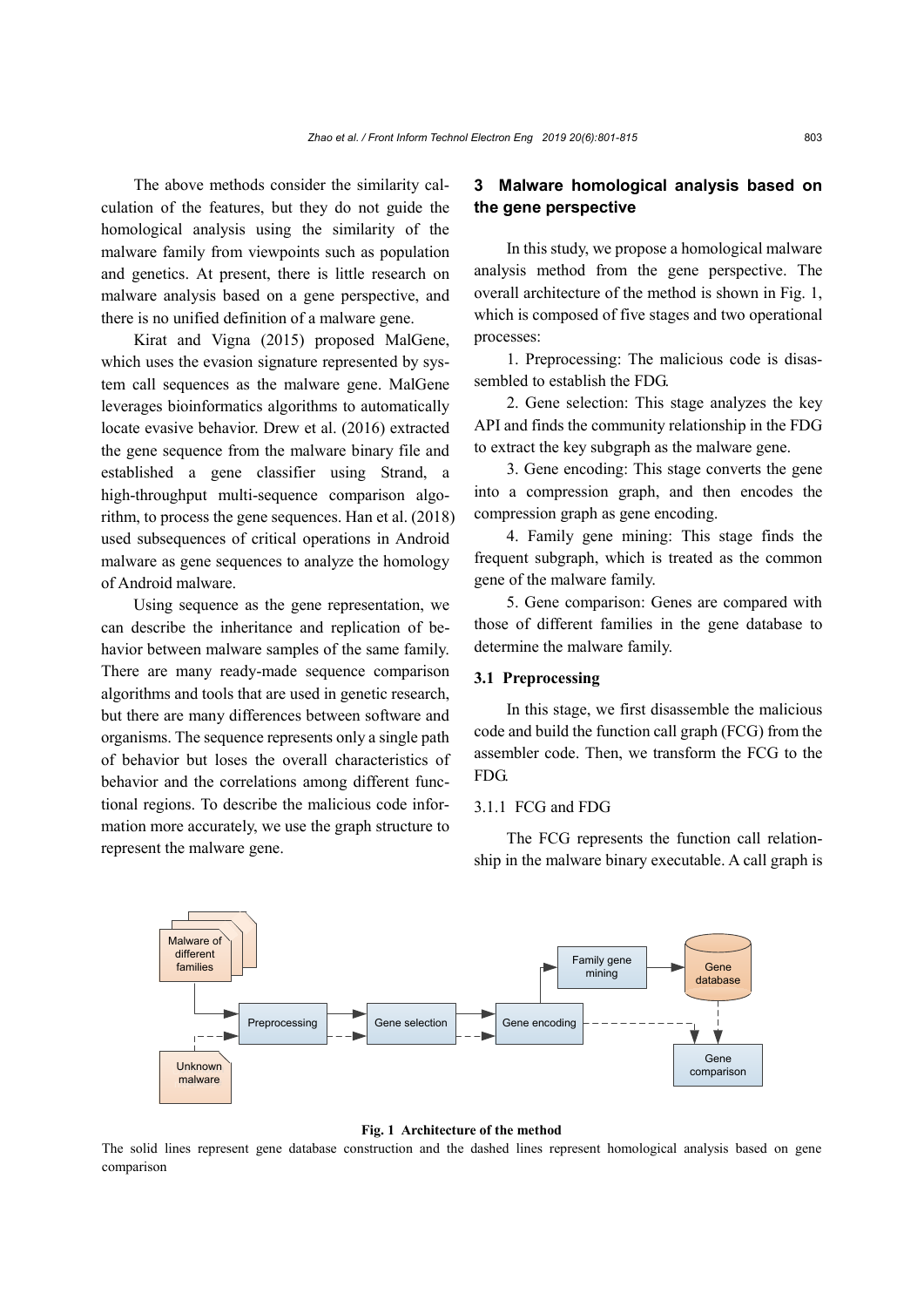a directed graph whose vertices represent the functions in the executable, and edges represent the call relationship between functions (Kinable and Kostakis, 2011). Fig. 2 shows an example of an FCG.

In Fig. 2, the rectangular nodes represent the local functions and the elliptical nodes are the external functions. Local functions are written by the malware writer, and are contained in the malware binary file. External functions, such as system calls and library calls, are stored in operating system libraries.

The FCG represents the hierarchical relationship between function calls, but the order of execution among different functions at the same level is not described. For example, in Fig. 2 the external functions WriteFile and CloseHandle are called by the local function Sub\_407328; moreover, we do not know the execution order of the two external functions. Therefore, we transform the FCG to the FDG to describe the function execution order and the behavior more accurately. FDG is constructed by the function execution order, which is obtained by static analysis of the binary executable. Fig. 3 shows the intermediate representation of a transformation process, which preserves the function call edges and adds the function dependency edges at the same level.

Because the names of local functions, which are written by the malware writers, are not retained during software compilation, reverse software assigns the same symbol prefix "Sub\_" and a random yet unique symbol to represent the local function name. Moreover, unlike the external function, we cannot associate the name of a local function with its feature, such as behavior and function. Therefore, we simplify it by reducing local functions to make the FDG of the malware contain only the description of behavior. Fig. 4 shows the FDG represented by the sequence of the execution order between functions, which contains only external functions. The definition of an FDG is given as follows:

**Definition 1** (Function dependency graph) A function dependency graph is a directed graph *G* with vertex set  $V = \{v_1, v_2, ..., v_n\}$ , representing the functions of malware, and edge set  $E = \{ \langle v_i, v_i \rangle | v_i, v_i \in V \}$ , in correspondence to the function dependencies between the functions of malware execution.

#### 3.1.2 FDG generation

FDG is generated from the binary executable using static disassembly. First, we use PEiD and ExeinfoPe to check the binary file to determine whether it is a packed program. For the packed program, we



**Fig. 3 Function call graph with function dependency** The dashed line indicates the execution order of the functions at the same level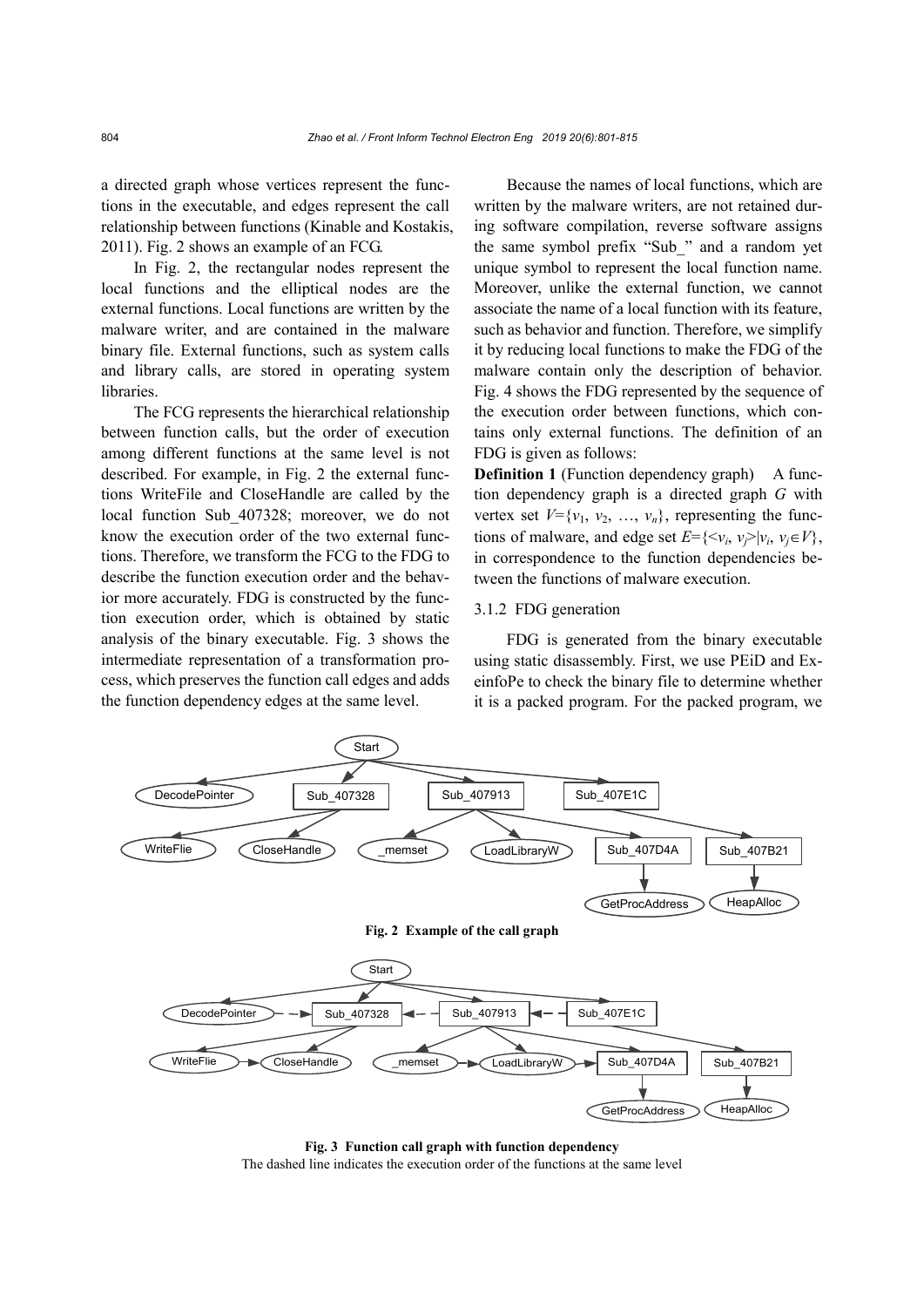use the general unpacking tool to decrypt it. After that, a disassembly tool such as interactive disassembler (IDA) is used to disassemble the binary code to get the assembler codes. The disassembly procedure identifies the function boundaries and calling relationships. For local functions, IDA assigns the prefixed "Sub". On the other hand, for external functions, the dynamically imported library functions are named according to the import address table (IAT) in the PE header, while the static linked library functions can identify their original names using the IDA fast library identification and recognition technology (FLIRT). After a disassembly procedure, the binary codes are transformed to the assembler codes.

We build the FCG by analyzing the calling relation and functions of the assembler codes. We obtain the FDG by reducing the local function of the FCG. First, we add the edge of the execution order between the adjacent function in the FCG by scanning the function execution order from the assembler codes to obtain the intermediate graph (Fig. 3). Then, we scan the intermediate graph to find the local function and add the edge between the previous node of sequential execution of the local function and the first calling node of the local function. After that, we reduce the local function from the intermediate graph. The FDG is obtained by repeating the above steps (Fig. 4).



**Fig. 4 Example of function dependency graph**

### **3.2 Gene selection**

After preprocessing, the FDG contains many nodes, but not all the behaviors represented by the nodes contribute to malicious behavior. Moreover, graph matching is an NP-complete problem. If the graph matching algorithm is used to compare the FDG, the computational efficiency will decrease sharply with the increase of the graph scale. According to Naval et al. (2017), there exist several paths in any graph that carry almost all the information of the graph. Consequently, the FDG has some key areas represented by the subgraph, which cover almost all the critical behaviors of the malicious code.

In an FDG, the related behaviors, which have strong connectivity and always exist in the same class or same function, are used together to achieve a common goal. Therefore, the key subgraph is taken as the comparison object, which not only reduces the scale of graph comparison but also maintains the integrity of the behavior. In addition, using the key subgraphs as the malware genes can represent the replication and inheritance relationship among the behaviors of the malware samples in the same family. The malware gene is defined as follows:

**Definition 2** (Malware gene) Malware gene is a subgraph structure with genetic stability in a malware family. The malware gene can represent common behavior and code reuse of different malware samples, which shows the strong similarity between functions and behaviors of malicious code in the same malware family.

**Definition 3** (Malware genome) Malware genome is the sum of all genetic information contained in a single malicious code, which is a collection of malware genes.

The malware gene selection process consists of two parts. First, the key API of the malicious code is selected. Then the subgraph, which contains the critical key API, is divided into communities. Compared with the FDG, the key subgraph greatly reduces the scale and preserves behavior integrity. The gene selection process is shown in Fig. 5.

In Fig. 5, there are three components, which represent the process of gene selection, and each node

represents an API of an FDG. The process from Fig. 5a to Fig. 5b represents key API selection and the process from Fig. 5b to Fig. 5c denotes community partition. In Fig. 5b, the gray nodes represent the key API of the FDG. The other nodes represent the non-critical API, which are not contained in the critical malware behaviors. After community partition, the FDG in Fig. 5b is divided into five communities,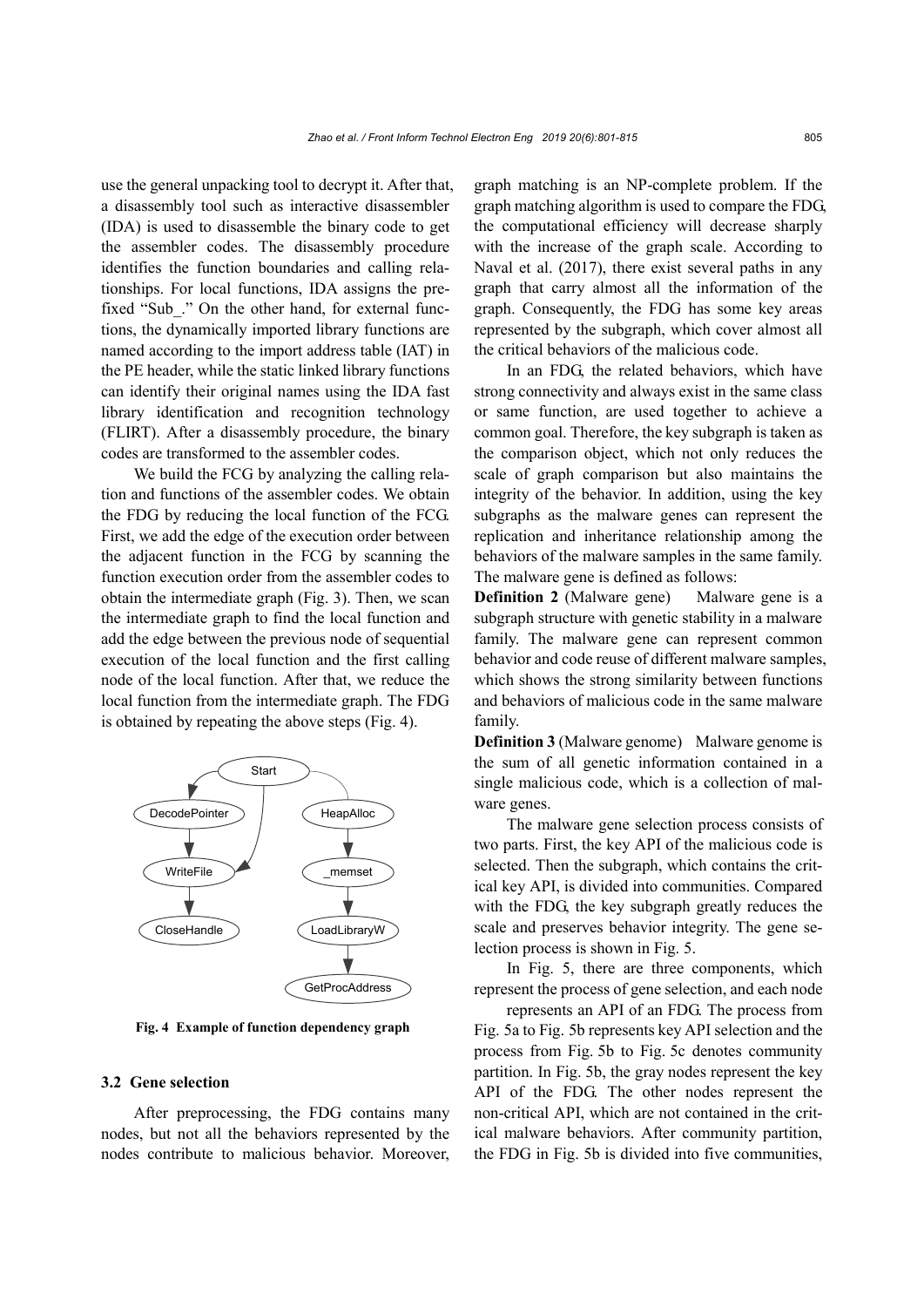

**Fig. 5 Gene selection process: (a) FDG; (b) FDG with key API and communites; (c) malware gene** 

which are represented by the dashed line. From the communities, we select the three communities that have key APIs to build the malware genes (Fig. 5c).

## 3.2.1 Key API selection

By screening the APIs which are important for malicious behavior and unique to the family of samples, the subgraphs containing these APIs are used as the key areas of analysis. These key areas represented by the subgraph cover almost all the critical behaviors of malicious code. In this study, term frequency–inverse document frequency (TF-IDF) is used to select the key API. By selecting the contribution of different APIs to the sample behavior of different families, the key APIs of different families are selected. The TF-IDF is as follows:

tfidf<sub>i,j</sub> = 
$$
\frac{n_{i,j}}{\sum_{k} n_{k,j}} \log \frac{|D|}{|\{j : t_i \in d_j\}| + 1},
$$
 (1)

where  $n_{i,j}$  represents the total number of samples containing API *i* in sample family *j*,  $\sum_{k} n_{k,j}$  represents the total sample number of sample family *j*, |*D*| is the total number of all samples,  $|\{j:t_i \in d_i\}|$  represents the number of samples containing API *i*.

#### 3.2.2 Community detection of key area

After the key API is selected, we remove the edges that are not connected with key API nodes, and obtain the key area of the FDG, which contains only the key API. Based on the key area, the malware gene represented by the key subgraph is obtained by dividing the community from the key area.

Because of the low computational complexity and remarkable result of graph node classification, we use the theory of graph convolution network (GCN) (Kipf and Welling, 2016) to divide the key area of the FDG into different communities. The GCN uses a similar generator as effective embedding mechanisms for graph signals, which is applied to semi-supervised community detection. The GCN experiments on a well-known graph dataset achieve outstanding results.

The foundation of the GCN is to use spectral theory to realize convolution operation on a graph. The essential operator in spectral analysis of the graph is symmetric normalized Laplacian:

$$
L = I_R - D^{-\frac{1}{2}}AD^{-\frac{1}{2}}.
$$
 (2)

In Eq. (2),  $A \in \mathbb{R}^{R \times R}$  is the adjacency matrix associated with graph *G*, *D* is the diagonal degree matrix, and  $I_R$  is the identity matrix.  $L$  is transformed by  $L = U A U^T$ , where *U* is the matrix of eigenvectors and *Λ* is the diagonal matrix of eigenvalues. Therefore, the graph is defined as signal  $x$ , which represents the eigenvector of a graph. The graph Fourier transform of signal *x* can be expressed as  $x = U^T \hat{x}$ . It defines convolution on a graph as a multiplication between signal *x* and the filter  $g_{\theta}$ =diag( $\theta$ ) in the spectral domain:

$$
\mathbf{g}_{\theta} \mathbf{x} = U \, \mathbf{g}_{\theta} \, U^{\mathrm{T}} \, \mathbf{x}, \tag{3}
$$

where,  $\theta \in \mathbb{R}^R$  is a Flourier coefficient vector, and  $g_{\theta} = g_{\theta}(A)$  can be regarded as the function of the eigenvalue of *L*. However, in Eq. (3) each convolution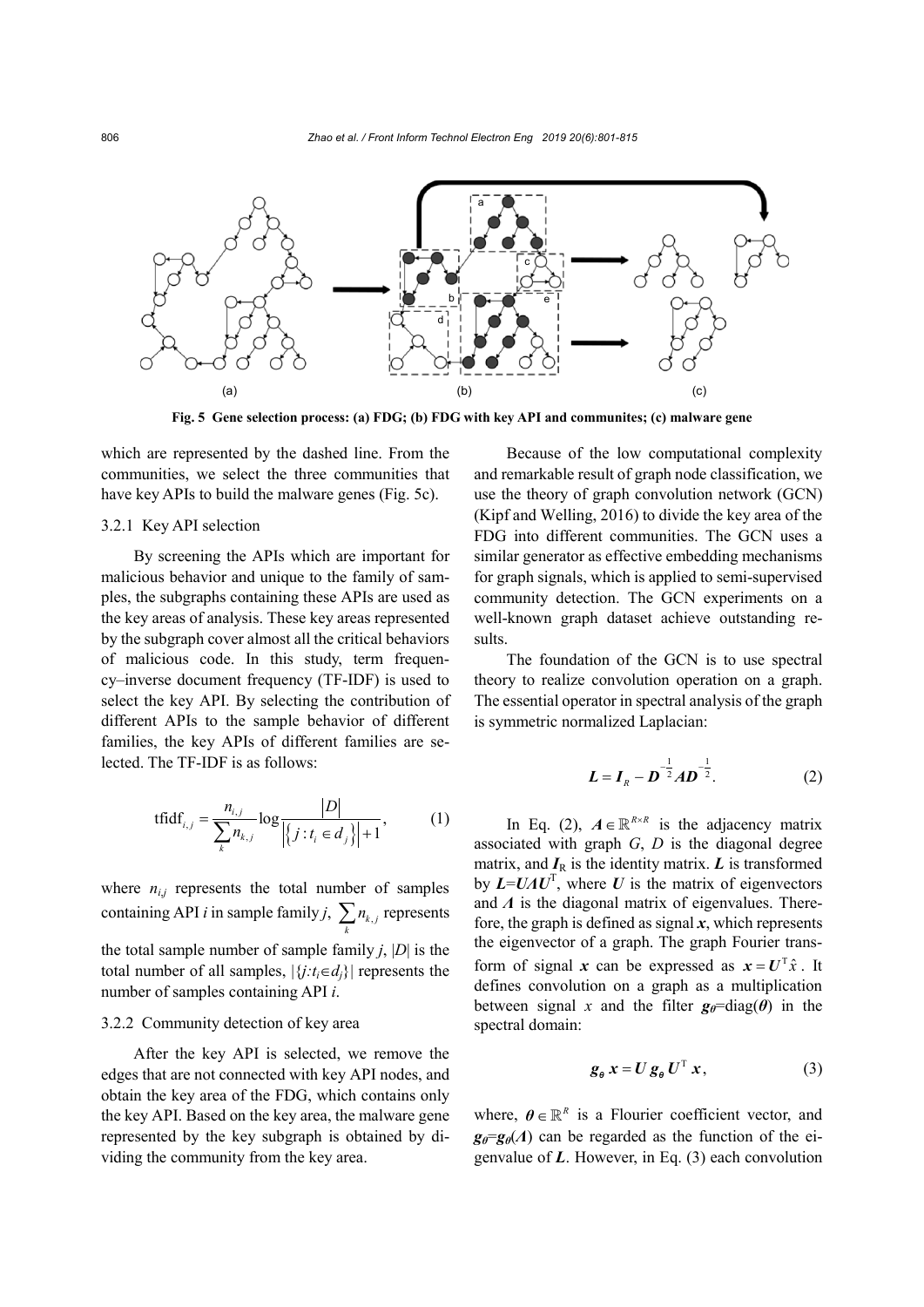calculation needs to calculate the product between *U*,  $g_{\theta}$ , and  $U^T$ , and its computational complexity is  $O(n^2)$ . It will take much time, when the scale of the graph is large. To reduce the computational complexity, Defferrard et al*.* (2016) used the truncation expansion of *k*-order Chebyshev polynomials to approximate the formula  $g_{\theta'}$ . The approximation of the formula  $g_{\theta'}$  is as follows:

$$
\mathbf{g}_{\boldsymbol{\theta}} \mathbf{x} = \sum_{k=0}^{K} \boldsymbol{\theta}_{k}^{\prime} T_{k}(\tilde{\boldsymbol{L}}) \mathbf{x}.
$$
 (4)

In Eq. (4),  $\tilde{L} = 2L/\lambda_{\text{max}} - I_R$ ,  $\lambda_{\text{max}}$  represents the largest eigenvalue of *L*, and  $\boldsymbol{\theta}' \in \mathbb{R}^R$  represents a Chebyshev coefficient vector. The Chebyshev polynomials are defined as

$$
T_k(\mathbf{x}) = 2\mathbf{x}T_{k-1}(\mathbf{x}) - T_{k-2}(\mathbf{x}).
$$
 (5)

In Eq. (5),  $T_0(x)=1$  and  $T_1(x)=x$ . In addition, the filter operation of signal  $x$  in the  $K$  domain filter can be deduced according to  $L^2 = UAU^T UAU^T = UA^2U^T$ and  $UU^{\mathrm{T}}=E$ :

$$
\mathbf{g}_{\theta'}(L)\mathbf{x} \approx \sum_{k=0}^{K} \boldsymbol{\theta}'_k T_k(\tilde{L})\mathbf{x}.
$$
 (6)

The graph convolution layer in the GCN is defined as

$$
y_{\text{output}} = \sigma \left( \sum_{k=0}^{K} \boldsymbol{\theta}_{k}^{\prime} T_{k} (\tilde{\boldsymbol{L}}) \mathbf{x} ) \right). \tag{7}
$$

In Eq. (7), the ReLU function is used for the activation function  $\sigma(\cdot)$ . After optimization, the expression of convolution calculation becomes a Laplacian *k*-order polynomial, which is *k*-localized. So, the convolution computation depends only on the node of order *k*, which greatly improves the computational efficiency of community mining and node classification.

## **3.3 Gene encoding**

The malware gene defined in this study is represented by a graph structure. To compare genes more quickly and store them more efficiently, we design a gene encoding method to encode the malware gene. Data encoding is done mainly to transform the information from one format to another. The encoding process eliminates redundancy and reduces the storage space effectively, and is based on preserving the integrity of information. In this study, the malware gene is encoded by extracting the information of the compressed graph of the gene. The compressed graph maintains the behavior stability of the malware gene and neglects the subtle differences in the implementation of malware behavior. In addition, the integrity of the behavior contour can be preserved with the edge weight. The gene compression is shown in Fig. 6.

In Fig. 6, we can see the malware gene compression process represented by the subgraph. From Fig. 6a to Fig. 6b, we first traverse the binary dependency edge of the input gene to build the binary dependency edge list. Then, we count the binary dependency edge from the list to obtain the count number of each edge. After that, we obtain the compression graph, and the two statuses are shown as Figs. 6c and 6d. In the compression graph, the weight of each edge represents the count number of each binary dependency edge. The graph compression algorithm is shown in Algorithm 1.

In Algorithm 1, by traversing the binary dependency edge of malware gene *G*, which is



**Fig. 6 Gene compression: (a) binary dependency edge; (b) binary dependency edge list; (c−d) compression graph with two statuses**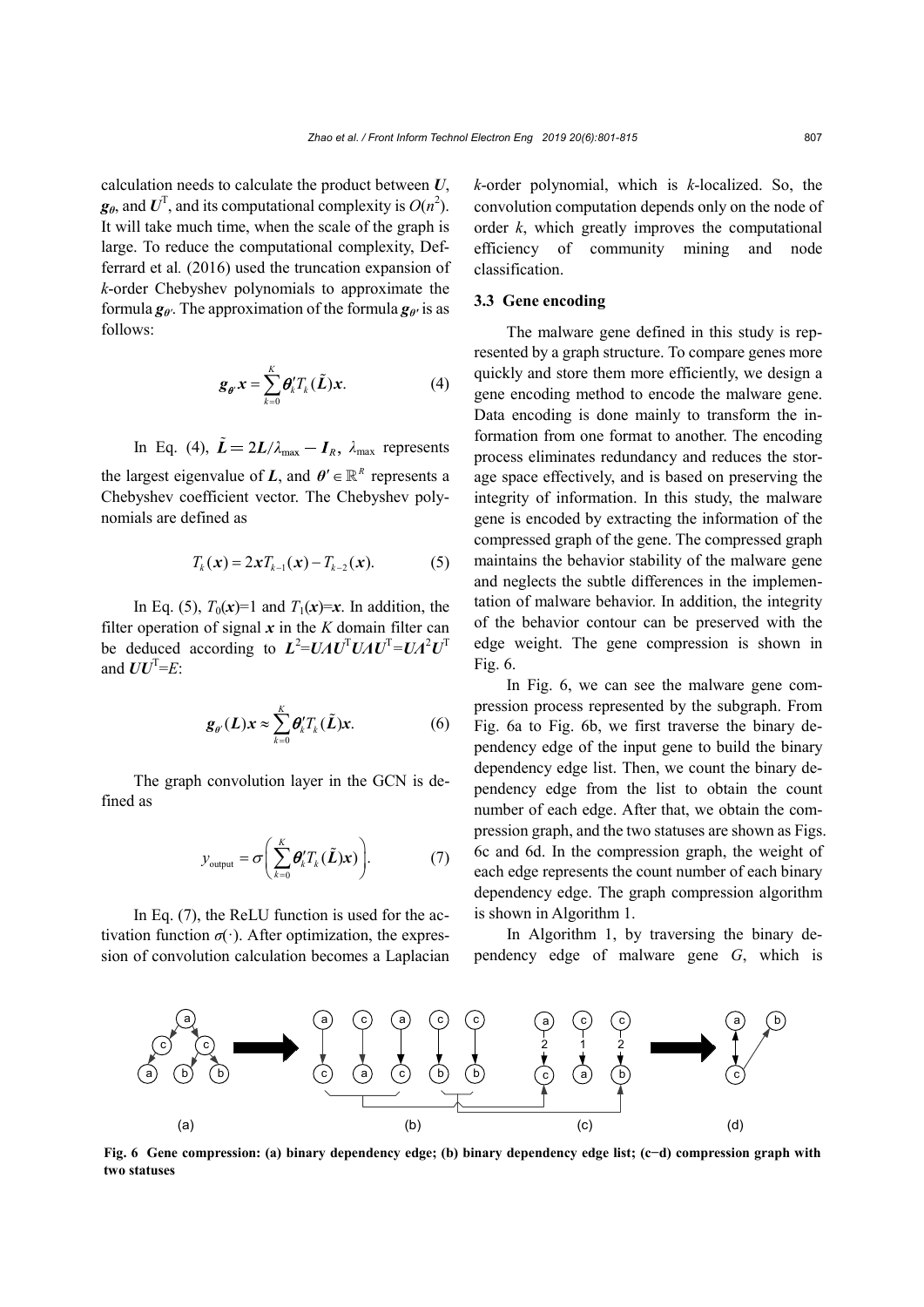represented by a graph, the binary dependency edge is extracted from the graph, and the dependency set Dep set is obtained. After that, the binary dependency edge is inserted into the compressed graph of gene *G*′. In a compressed graph, each binary dependency edge appears only once, and the weight value of each dependency edge represents the number of times that the binary dependency appears in graph *G*.

|   | <b>Algorithm 1</b> Gene compression          |
|---|----------------------------------------------|
|   | <b>Input:</b> Malware gene $G$               |
|   | <b>Output:</b> Compressed graph of gene $G'$ |
|   | Dep set= $\{\}$                              |
| 2 | for $e$ in $G$                               |
| 3 | if $e$ in Dep set                            |
| 4 | Dep set[e]=Dep set[e]+1                      |
| 5 | else                                         |
| 6 | Add $e$ to $G'$                              |
| 7 | Dep set[ $e$ ]=1                             |
| 8 | end if                                       |
| 9 | end for                                      |

Because each binary dependency relation in the compressed graph appears only once, the compressed graph can be expressed as a set of binary dependency relations. Therefore, the comparison between compressed graphs can be transformed into set comparison, which greatly reduces the computational complexity and improves the efficiency of comparison. For each binary dependency in the set of the compressed graphs, we give a unique number to encode it. Fig. 7 shows a malware gene example and Table 1



**Fig. 7 Gene representation: (a) gene A; (b) gene B; (c) gene C**

lists the encoding of binary dependency, which appears in each gene of Fig. 7. The malware gene encoding results (Fig. 7) are shown in Table 2.

**Table 1 Encoding of binary dependency**

| Binary dependency | Encoding result |
|-------------------|-----------------|
| $a \rightarrow c$ |                 |
| $c \rightarrow a$ |                 |
| $c \rightarrow b$ | 2               |
| $b \rightarrow d$ | 3               |
| $a \rightarrow b$ |                 |
| $b\rightarrow e$  | 5               |
| $b \rightarrow a$ | 6               |
| $a \rightarrow d$ |                 |
| d→b               |                 |

From Table 2, we can see that the method of gene encoding in this study uses a smaller substructure to describe the malware gene, which not only ensures the basic integrity of gene information, but also reduces the storage space effectively. After encoding, gene comparison can be transformed into set comparison, which effectively improves the efficiency of comparison.

**Table 2 Gene encoding**

| Gene | Encoding results       |
|------|------------------------|
|      | 0, 1, 2                |
| R    | 0, 1, 2, 4, 6          |
|      | 0, 1, 2, 3, 4, 5, 7, 8 |
|      |                        |

#### **3.4 Family gene mining**

Malware genes represent features that are widespread and genetically stable in the malware family. To determine the homology of unknown malicious code, it is necessary to extract family genes from different malware families and establish the malware family gene database. To establish the gene database, we first extract the genes from the malware samples in the dataset, and then select the family genes of different malware families by mining their common features.

In this study, the subgraph of FDG is used to represent the malware gene. We can use the frequent subgraph mining algorithm to mine the frequent subgraph of the malware family as the common family gene. Because of gene encoding, the gene represented by the graph is transformed into set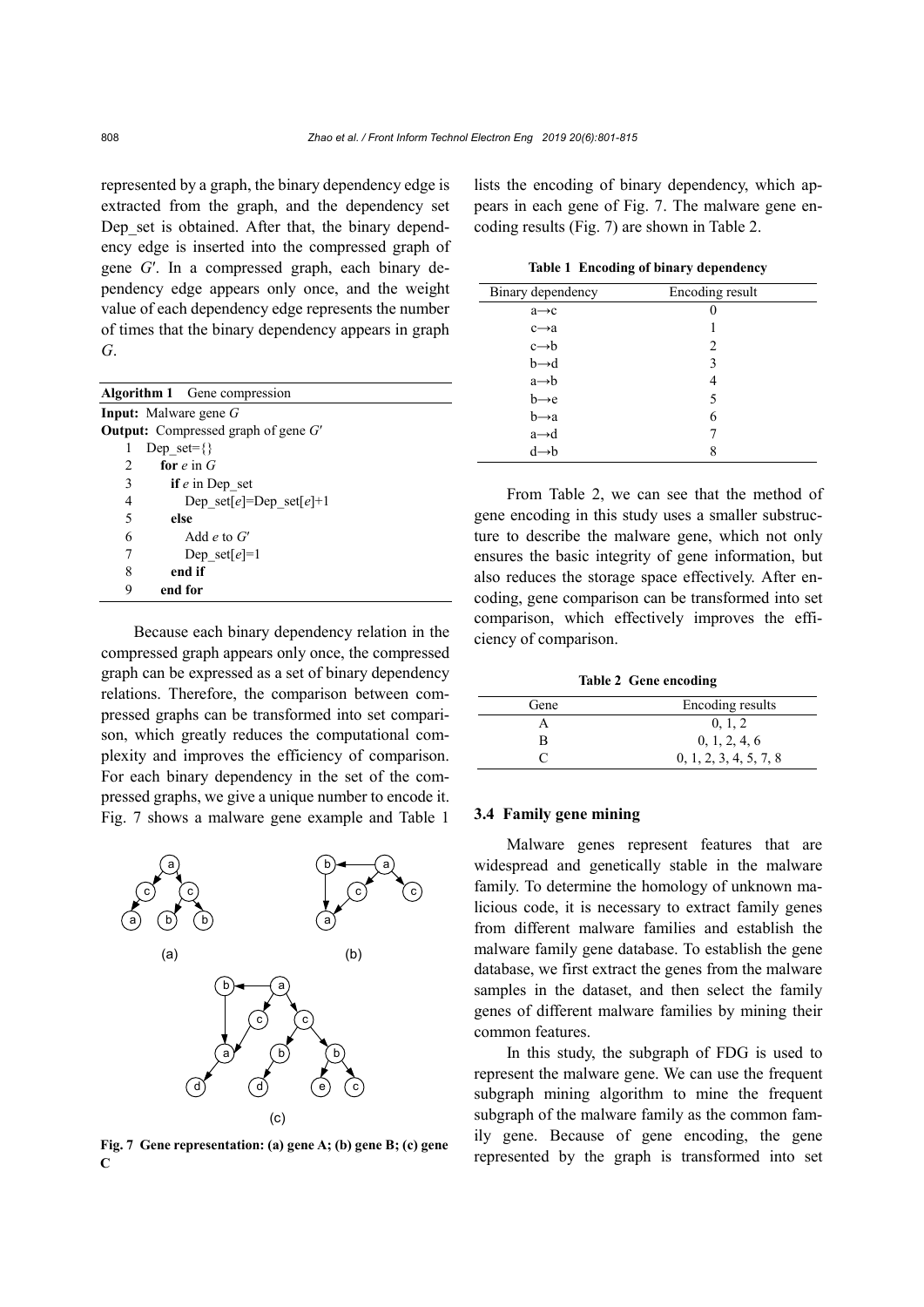representation. The process of frequent subgraph mining with a compressed graph can avoid a lot of graph iteration and comparison, which improves the efficiency of subgraph mining. Frequent subgraph mining based on the compressed graph is shown in Algorithm 2.

| <b>Algorithm 2</b>   | Frequent subgraph mining based on |  |  |
|----------------------|-----------------------------------|--|--|
| the compressed graph |                                   |  |  |

| <b>Input:</b> Compressed graph set of the same malware family $H$ , |
|---------------------------------------------------------------------|
| threshold of frequency $\beta$                                      |

**Output:** Frequent compressed graph set of the same malware family *H*′

| $\mathbf{1}$   | $SubGraphSet={}$                         |
|----------------|------------------------------------------|
| 2              | $GraphSet = \{\}$                        |
| 3              | Frequent graph=[]                        |
| $\overline{4}$ | cage $num= H $                           |
| 5              | for sample in $H$                        |
| 6              | for $g$ in sample                        |
| 7              | add g to GraphSet                        |
| 8              | end for                                  |
| 9              | end for                                  |
| 10             | for g' in GraphSet                       |
| 11             | for g" in GraphSet                       |
| 12             | $mixg=g'\bigcap g''$                     |
| 13             | if mixg in Frequent_graph                |
| 14             | Frequent graph[ $mixg$ ]=                |
|                | Frequent graph[ $mixg$ ]+1               |
| 15             | else                                     |
| 16             | add mixg to SubGraphSet                  |
| 17             | Frequent_graph[mixg]=1                   |
| 18             | end if                                   |
| 19             | end for                                  |
| 20             | end for                                  |
| 21             | for mixg' in SubGraphSet                 |
| 22             | Graph_fre=Frequent_graph[mixg']/cage_num |
| 23             | <b>if</b> graph fre $\geq \beta$         |
| 24             | add mixg' to $H'$                        |
| 25             | end if                                   |
| 26             | end for                                  |
|                |                                          |

The algorithm takes the set *H* of the compressed graph of each sample as the input and the frequent subgraph set  $H'$  as the output. Frequent graph is an array that represents the number of times a potential subgraph appears in the malware family. cage num represents the compressed graph number in the malware family. First we traverse each sample of the same family and merge all subgraphs of each sample into a total graph set GraphSet (line 7). Then we calculate the occurrence number of each common subgraph between the different subgraphs in the total set Frequent graph (lines 8 to 15). After that, we calculate the frequency of each subgraph and select the subgraph whose frequency exceeds the threshold  $\beta$  to insert the subgraph into the frequent subgraph set *H'*. The threshold  $\beta$  is obtained by synthesizing the classification results and the scale of the gene database. We will discuss this in the experiment. Finally, we obtain the frequent subgraph set as the family gene of each malware family and save it to the gene database.

# **3.5 Gene comparison**

When unknown malware is analyzed in our method, we first select its key API. Because the family of malware is unknown, we select the key API of each malware family from the training dataset, which is computed by TF-IDF, to form the key API set for the unknown malware key API selection. If the API of the unknown malware is included in the key API set, it will be selected as the key API of the unknown malware.

After that, we divide the FDG and key API of unknown malicious code into communities, and the subgraph obtained from community partition is used as the candidate gene. Then, the candidate genes are compressed and encoded to obtain the genomes. Finally, by comparing the unknown malware genome and the common genes of different malware families, the family of the unknown malware is determined by selecting the most similar results. In this study, the Jaccard coefficient is used to describe the similarity of set comparison:

$$
Gene\_sim = \frac{MG(i) \cap FG(j)}{MG(i) \cup FG(j)}.
$$
 (8)

In Eq. (8), the ratio of the intersection to union of the candidate genome of the target code MG(*i*) and the common gene set of the malicious code family FG(*j*) is calculated as the result of similarity.

### **4 Experiments**

In this section, we apply our method to a large collection of real-world datasets and evaluate its performance in terms of effectiveness and efficiency.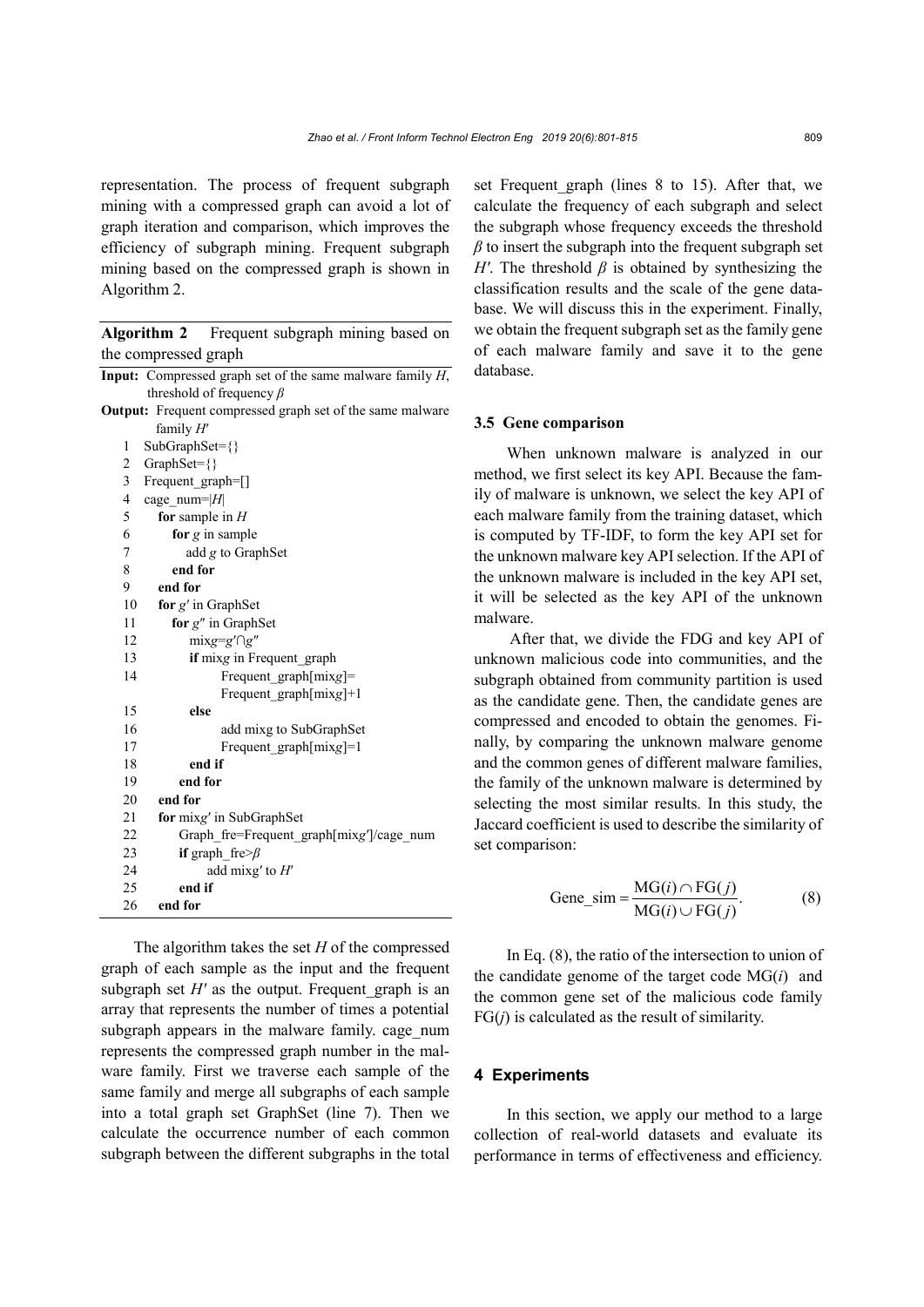The experimental environment used in this experiment is Windows Server 2012, the CPU is Intel Core® i7-7500 2.70 GHz, and the memory is 16.0 GB. We use Python 3.5 as the programming language.

## **4.1 Datasets**

## 4.1.1 VxHeaven dataset

In this study, the malware dataset is obtained from VxHeaven and the Kaggle website. For each sample in the VxHeaven dataset, we first scan and unpack it. However, there are many samples that cannot be unpacked with the general unpacking tools. Because unpacking is not the main focus in this study, we remove the unpacked samples from the dataset. After that, we obtain 45 658 PE format samples to construct the new VxHeaven dataset.

We disassemble all the samples and extract the high-level semantic structure from the assembler code, which is represented by the FDG. Table 3 shows the sample distribution of different families of the VxHeaven dataset. The sample families are analyzed according to the name from the Kaspersky security software. As shown in Table 3, the dataset has 4310 malware families, among which 88 malware families each contain more than 100 samples.

| Sample number of<br>malware families | Number of families |
|--------------------------------------|--------------------|
|                                      | 2725               |
| 2                                    | 560                |
| $2 - 5$                              | 473                |
| $5 - 10$                             | 217                |
| $10 - 20$                            | 112                |
| $20 - 50$                            | 93                 |
| $50 - 100$                           | 42                 |
| >100                                 | 88                 |

# 4.1.2 Kaggle malware classification dataset

In February 2015, Microsoft announced the Malware Classification Challenge to the Kaggle data science community. Microsoft has provided almost 500 GB of data for the challenge, which contain 10 868 types of labeled malware in training data and 10 783 unlabeled malware in testing data. In the training data and testing data, there are nine malware families and each malware file has a 20-character hash value, which uniquely identifies the file. Each

file in the dataset contains a binary file with the extension ".byte" and a corresponding disassembled file with the extension ".asm" in the assembly language.

However, the label of the testing data has not been published on the Internet; therefore, we can use only the training data in our experiment. The count number of each family in the training data is shown in Fig. 8 and the corresponding information in Table 4.

It can be seen from Fig. 8 that the number of samples in the fifth family is small. To make the results more objective, we remove the fifth family from the dataset.



**Fig. 8 Sample num of the Kaggle dataset**

**Table 4 Information of the Kaggle dataset**

| Family number | Family name    | File count |
|---------------|----------------|------------|
|               | Ramnit         | 1541       |
| 2             | Lollipop       | 2478       |
| 3             | Kelihos ver3   | 2942       |
| 4             | Vundo          | 475        |
| 5             | Simda          | 42         |
| 6             | Tracur         | 751        |
|               | Kelihos ver1   | 398        |
| 8             | Obfuscator.ACY | 1128       |
|               | Gatak          | 1013       |

# **4.2 Malware gene extraction**

In this subsection, we use the Kaggle dataset as object and describe the extraction of the malware gene in detail. Because the Kaggle dataset contains the ".asm" file, which is represented by assembler code, we can omit the disassembly process. We first convert the ".asm" file to an FDG, which is described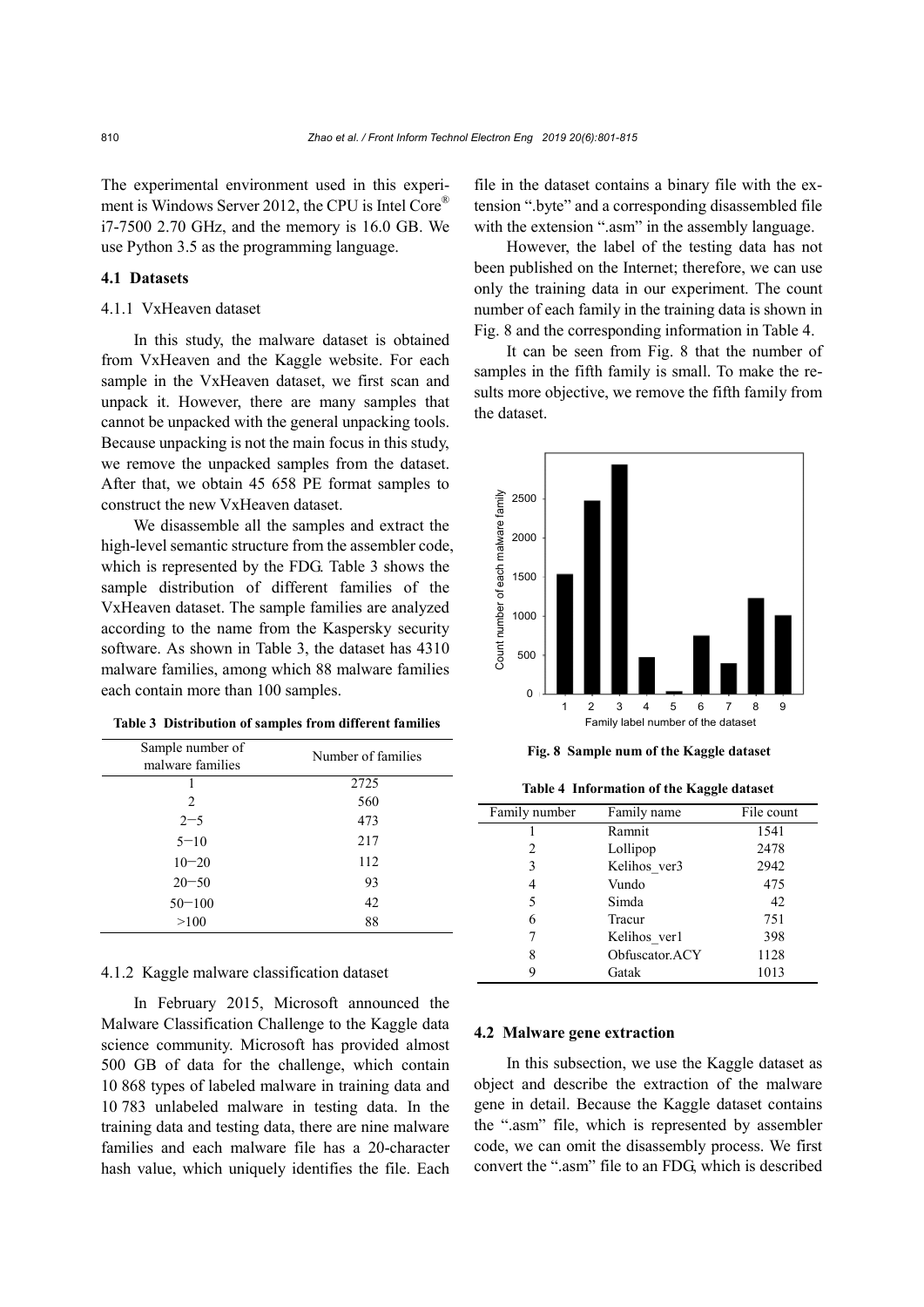| Family number                                  | Key API                                                                                                |  |  |  |  |  |
|------------------------------------------------|--------------------------------------------------------------------------------------------------------|--|--|--|--|--|
|                                                | LeaveCriticalSection, memcpy, errno, dllonexit, strlen, getenv, fputc, VirtualProtect,                 |  |  |  |  |  |
|                                                | MultiByteToWindeChar, IsDBCSLeadByteEx,                                                                |  |  |  |  |  |
| 2                                              | GetModuleHandleA, strncmp, strtol, memset, VirtualFree, HeapFree, GetModuleFileNameA,                  |  |  |  |  |  |
|                                                | Encode pointer, Decode pointer, encoded null strlen,                                                   |  |  |  |  |  |
| 3                                              | LoadLibraryExA, IstrlenW, SetFocus, LocalUnlock, LocalFree, IsWindow, IsDebuggerPresent,               |  |  |  |  |  |
|                                                | GlobalLock GetStdHandle, GetModuleHandleA,                                                             |  |  |  |  |  |
| 4                                              | GetPixel, GetRgnBox, GetObjectA, GdiGetBatchLimit, GetProcessHeap, CreateMutexW,                       |  |  |  |  |  |
|                                                | GetLocalTime, GetModuleHandLea, GetAcp,                                                                |  |  |  |  |  |
| 6                                              | HeapFree, CloseHandle, GetProcAddress, LstrlenA, GetWindowsDirectoryA, GetVolumeInformation,           |  |  |  |  |  |
| HeapAlloc, Process32First, srand, OpenProcess, |                                                                                                        |  |  |  |  |  |
| 7                                              | Sleep, GetUserDefaultLangID, CreateMutexA, ReleaseMutex, UnmapViewOfFile<br>GetVersion.                |  |  |  |  |  |
|                                                | OpenMutexA, GetVersion, GetOEMCP, GetLastError,                                                        |  |  |  |  |  |
| 8                                              | MultiByteToWindeChar, GetLastError, WideCharToMultiByte, CloseHandle, VirtualAlloc,                    |  |  |  |  |  |
|                                                | SetFilePointer, LCMapStringW, HeapReAlloc, HeapFree, HeapAlloc,                                        |  |  |  |  |  |
| 9                                              | glGetError, glHint, glDrawArrays, glDeleteTextures, glClearStencil, VirtualAlloc, GetCurrentProcessId, |  |  |  |  |  |
|                                                | stoptraceA, ProcessTrace, QueryTraceA,                                                                 |  |  |  |  |  |

**Table 5 Key API distribution**

in Section 3.5. Then, we evaluate the importance of the API in different families by calculating the TF-IDF of different APIs. We rank the importance of the top 75% of the APIs in different families as the key APIs that are obtained through multiple experiments, to ensure low correlation in genes in different families and the classification accuracy. Table 5 lists some key APIs in different malware families.

From Table 5, we can see that the key APIs of different families have some differences, which shows that the classification method based on API is helpful in classifying malicious code. Then we remove the FDG edges that are not connected to the key API, and obtain the malware gene by dividing it into communities. After that, we give a unique number to each binary gene dependency from different families and use that number to encode the malware gene. Finally, we use Algorithm 2 to mine the encoded frequent genes in different malware families as the malware family gene and establish the gene database. Table 6 shows the number of genes in different malware families and the corresponding number of binary dependencies.

At the same time, we compare the similarity of binary dependencies in different malware families to obtain the similarity rate of genes between different malware families.

In Table 7, we can see that there are some common genes in different malware families, which indicates that these malware families have similar behavior. On the other hand, most of the family genes

Family number Family gene number Binary dependency number 1 09 344 2 06 181 3 14 538 4 10 10 6 13 384 7 07 068 8 37 989 9 6 47

**Table 6 Gene number distribution**

**Table 7 Similarity of gene between malware families**

| Family | Similarity of gene |                |      |      |          |                   |      |      |
|--------|--------------------|----------------|------|------|----------|-------------------|------|------|
| number |                    | $\mathfrak{D}$ | 3    | 4    | 6        |                   | 8    | 9    |
|        | 1.00               | 0.00           | 0.00 | 0.00 | 0.01     | $0.02 \quad 0.01$ |      | 0.02 |
| 2      | 0.02               | 1.00           | 0.01 | 0.00 | 0.03     | 0.00              | 0.04 | 0.00 |
| 3      | 0.00               | 0.01           | 1.00 | 0.00 | 0.00     | 0.00              | 0.00 | 0.00 |
| 4      | 0.00               | 0.00           | 0.00 | 1.00 | $0.00 -$ | 0.00              | 0.00 | 0.00 |
| 6      | 0.01               | 0.03           | 0.00 | 0.00 | 1.00     | 0.00              | 0.13 | 0.00 |
| 7      | 0.02               | 0.00           | 0.00 | 0.00 | 0.00     | 1.00              | 0.00 | 0.00 |
| 8      | 0.01               | 0.04           | 0.00 | 0.00 | 0.13     | 0.00              | 1.00 | 010  |
| 9      | 0.02               | 0.00           | 0.00 | 0.00 | 0.00     | 0.00              | 010  | 1.00 |

are unique to the family, playing an important role in homological detection and analysis.

Next, we analyze threshold *β*. By adjusting the threshold value, the gene similarity rate between different malware families and the classification results are recorded. The gene similarity rate is calculated by computing the average value Table 7, except the value of the diagonal, and the classification procedures are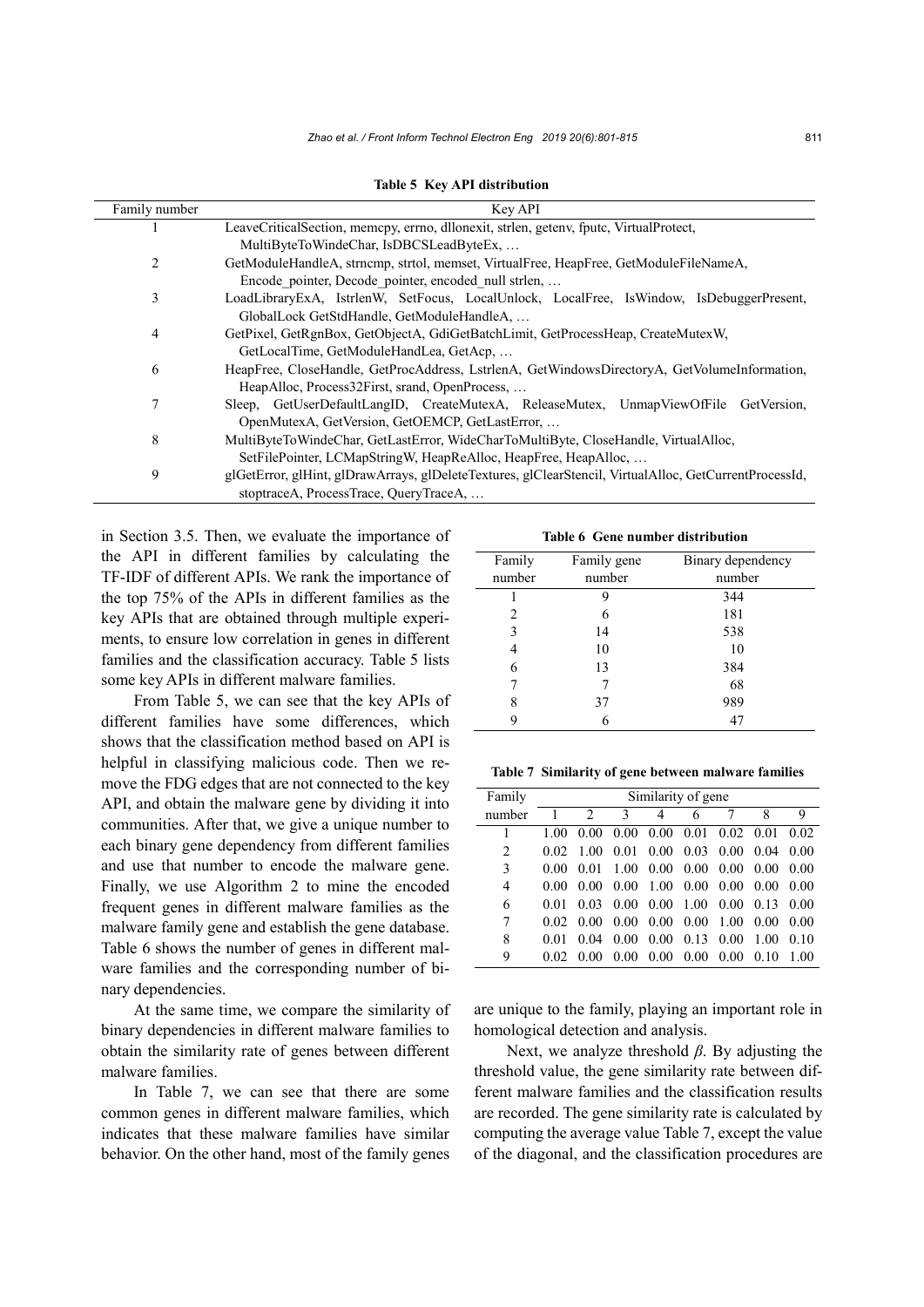described in Section 4.3. The gene similarity rate and malware classification with threshold *β* are shown in Table 8.

| Threshold $\beta$ | Classification<br>result | Gene similarity rate be-<br>tween families |
|-------------------|--------------------------|--------------------------------------------|
| 0.3               | 0.65                     | 0.100                                      |
| 0.4               | 0.78                     | 0.080                                      |
| 0.5               | 0.91                     | 0.040                                      |
| 0.6               | 0.98                     | 0.020                                      |
| 0.7               | 0.93                     | 0.010                                      |
| 0.8               | 0.85                     | 0.008                                      |
| 0.9               | 0.87                     | 0.005                                      |

**Table 8 Factors of threshold** *β*

In Table 8, we can see that if the threshold is too large, the recognition rate of the classification method is low. On the other hand, if the threshold is too small, it will increase the size of the gene database and the similarity rate between genes of different families, which will cause false positives. After attempting various thresholds repeatedly, we obtain a comparison of the classification results and determine the threshold to be 0.6.

## **4.3 Malware classification**

The accuracy of classification is an important index to evaluate the effect of the homology identification method. In this study, the Kaggle and VxHeaven data sets are used to verify the effectiveness of system classification.

#### 4.3.1 Classification of the Kaggle dataset

In our method, the gene is extracted from FDG and converted from the assembler code. Therefore, we use the ".asm" file in the dataset as the experimental object. For each family, we first randomly select 80% of the samples as the training data and other 20% as the testing data. We extract and mine the family gene from each malware family in the training data to establish the gene database, as mentioned in Section 4.2.

Then, we use the testing data to verify the effect of the classifier. For each sample of the testing data, we use the whole key API set of every malware family of the training data to select the key API, and use the GCN to detect the malware gene. We compare the gene of each testing sample with the family gene of each malware family in the gene database. After that,

we calculate the gene similarity using the Jaccard coefficient. We repeat the experiment 10 times, and the classification results are shown in Table 9.

**Table 9 Classification results of the Kaggle dataset**

| Predicted | Actual |                |              |                              |                                                    |                   |                   |      |
|-----------|--------|----------------|--------------|------------------------------|----------------------------------------------------|-------------------|-------------------|------|
|           |        | $\mathfrak{D}$ | $\mathbf{3}$ | 4                            | 6                                                  |                   | 8                 | 9    |
|           | 0.97   | 0.00           |              |                              | $0.02 \quad 0.00 \quad 0.00 \quad 0.01$            |                   | 0.00              | 0.00 |
| 2         | 0.00   | 0.98           | 0.01         |                              | $0.00 \quad 0.01$                                  |                   | $0.00 \quad 0.00$ | 0.00 |
| 3         | 0.00   | 0.00           | 1.00         | 0.00                         | 0.00                                               | $0.00 \quad 0.00$ |                   | 0.00 |
| 4         | 0.00   | 0.00           |              |                              | $0.00 \quad 1.00 \quad 0.00 \quad 0.00 \quad 0.00$ |                   |                   | 0.00 |
| 6         | 0.00   | 0.00           |              |                              | $0.00 \quad 0.02 \quad 0.98 \quad 0.00 \quad 0.00$ |                   |                   | 0.00 |
| 7         | 0.00   | 0.00           |              | $0.02 \quad 0.00 \quad 0.01$ |                                                    | 0.97              | 0.00              | 0.00 |
| 8         | 0.00   | 0.00           | 0.00         | 0.00                         | $0.00^{-}$                                         | 0.00              | 1.00              | 0.00 |
| 9         | 0.00   | 0.00           | 0.00         | 0.00                         | 0.00                                               | 0.00              | -0.00             | 1.00 |

Predicted: classification result of prediction; Actual: actual family of the data

In Table 9, the results show that the accuracy of our classifier can reach 97%. There are still some misjudgment cases due to the similar behavior of two malicious code populations, which leads to the similarity of some areas in the FDG and thus leads to misjudgment.

### 4.3.2 Classification of the VxHeaven dataset

We select eight families from the VxHeaven dataset. There are more than 300 samples in each family. The family information is shown in Table 10.

| Family rep- | Malware family                 | Sample |
|-------------|--------------------------------|--------|
| resentation |                                | number |
| A           | Trojan-downloader. Win32.small | 451    |
| B           | Backdoor. Win32. VB            | 343    |
| C           | Worm. Win32. AutoRun           | 480    |
| D           | Backdoor.Win32.Agent           | 546    |
| E           | Backdoor. Win32. Small         | 789    |
| F           | Trojan. Win32. Buzus           | 697    |
| G           | Trojan-GameThief.Win32.Nilage  | 332    |
| H           | Trojan-Clicker. Win32. Vapsup  | 962    |

**Table 10 Malware family information**

We split each family into 80% training and 20% test subsets. Because each file type of the VxHeaven dataset is ".exe," we must preprocess the dataset file to obtain the assembler code. Then we establish the gene database from the training data and extract the malware gene from the testing data, which is similar to that in Section 4.2. Finally, we compare the gene set of each sample with the gene database to find the malware family. The experiment is repeated 10 times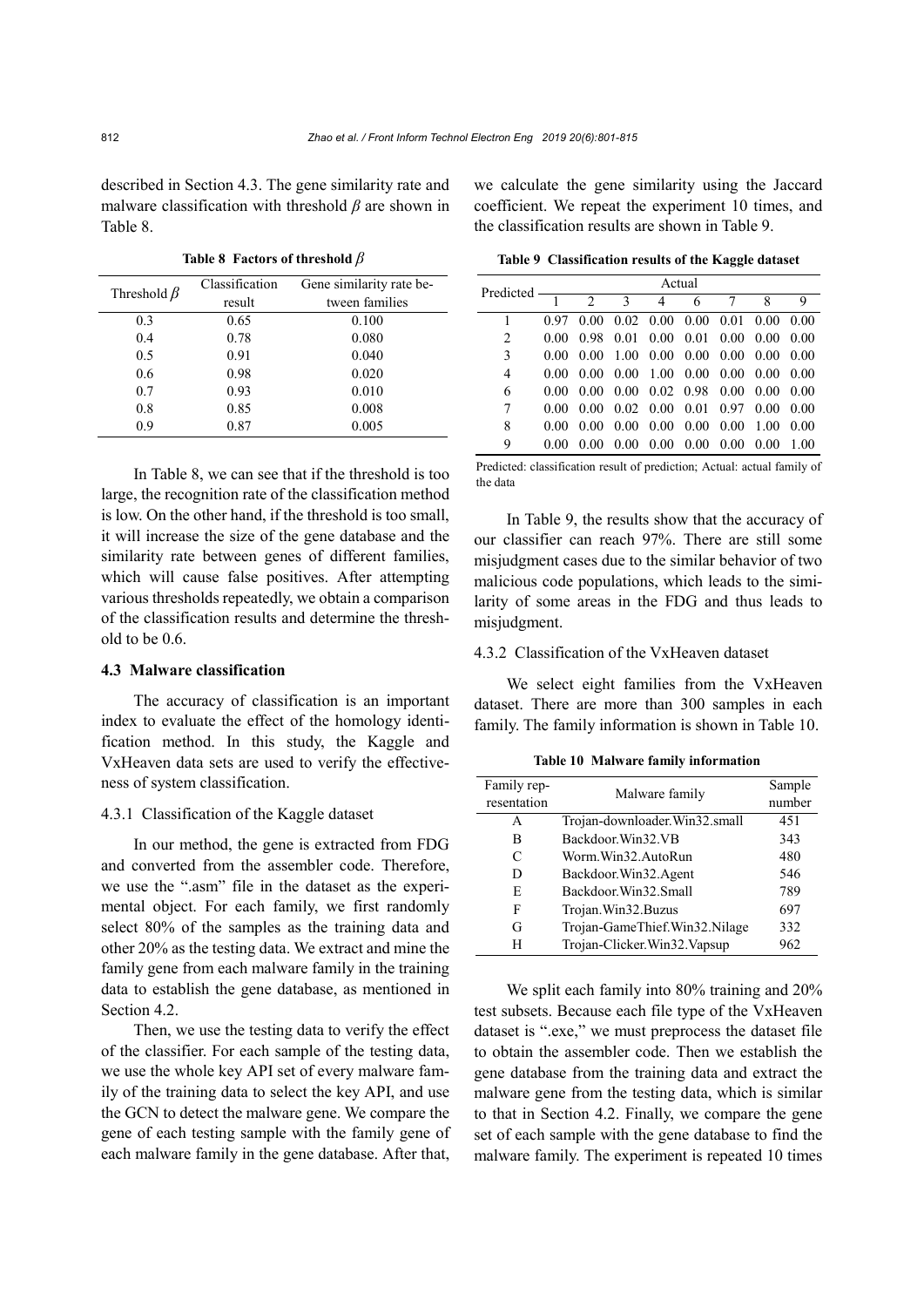and the results are shown in Table 11.

In Table 11, the horizontal coordinate represents the actual families of the samples, and the vertical coordinate represents the families given by our method. The results show that the accuracy of our classifier can reach 90%. There are still some mistakes because malware of the same type can have similar behaviors. Therefore, the classifiers tend to confuse their behavior.

**Table 11 Classification results of the VxHeaven dataset**

| Predicted | Actual |        |                   |      |                                                    |                   |      |      |
|-----------|--------|--------|-------------------|------|----------------------------------------------------|-------------------|------|------|
|           |        | в      | $\mathcal{C}$     | D    | E                                                  | F                 | G    | Н    |
| A         | 0.92   | 0.00   |                   |      | $0.02$ 0.00 0.00 0.04 0.02 0.00                    |                   |      |      |
| В         | 0.00   | 0.90   | 0.01              |      | $0.04$ $0.03$ $0.02$ $0.00$                        |                   |      | 0.00 |
| C         | 0.00   | 0.00   | 0.94              |      | $0.04 \quad 0.00$                                  | $0.02 \quad 0.00$ |      | 0.00 |
| D         | 0.00   |        | $0.05 \quad 0.00$ |      | $0.89$ 0.06 0.00                                   |                   | 0.00 | 0.00 |
| E         | 0.00   | 0.02   | 0.00              |      | $0.05 \quad 0.90 \quad 0.03$                       |                   | 0.00 | 0.00 |
| F         | 0.02   | - 0.00 |                   |      | $0.02 \quad 0.00 \quad 0.02 \quad 0.91$            |                   | 0.03 | 0.00 |
| G         | 0.00   | 0.00   | 0.00              | 0.00 | 0.00                                               | 0.03              | 0.93 | 0.04 |
| H         | 0.02   | 0.00   | $0.00 -$          |      | $0.00 \quad 0.00 \quad 0.02 \quad 0.02 \quad 0.94$ |                   |      |      |
|           |        |        |                   |      |                                                    |                   |      |      |

Predicted: classification result of prediction; Actual: actual family of the data

# **4.4 Efficiency**

In this subsection, we investigate the efficiency of the analysis and training of our method. Malware homological analysis requires high real-time performance, so a good homological analysis method should be very efficient. To assess the efficiencies of the system, we record the classification time required for 1000 Kaggle dataset malware samples. At the beginning of the experiment, the classification method is trained by the dataset of 8000 samples. The results are shown in Table 12, including statistical information concerning classification time for malware samples.

| Detection time (s) | Sample number |
|--------------------|---------------|
|                    | 348           |
|                    | 435           |
| 2                  | 54            |
|                    | 104           |
|                    | 46            |
|                    |               |

In Table 12, the classification time for most samples is less than 2 s. The longest time is 6.9 s, but only in isolated cases. The average detection time of most samples is less than 3 s, which is acceptable for practical applications. At the same time, we compare the efficiencies of the family gene selected by different frequent graph mining algorithms. We compare our compression-based method with the gSpan algorithm. We use 8000 subgraphs as the dataset. The subgraph scale distribution for the dataset is shown in Table 13 and the compressed graph scale distribution in Table 14.

**Table 13 Distribution of the subgraph scale**

| Graph node number | Graph number |
|-------------------|--------------|
| $1 - 10$          | 1035         |
| $10 - 20$         | 1367         |
| $20 - 30$         | 2467         |
| $30 - 40$         | 2201         |
| $40 - 50$         | 891          |
| $50 - 60$         | 39           |

**Table 14 Distribution of the compressed graph scale**

| Compressed graph node number | Graph number |
|------------------------------|--------------|
| $1 - 10$                     | 2045         |
| $10 - 20$                    | 3351         |
| $20 - 30$                    | 1567         |
| $30 - 40$                    | 843          |
| $40 - 50$                    | 107          |
| $50 - 60$                    | 87           |

In Tables 13 and 14, we can see that the compression processes effectively reduce the graph scale. After that, we compare the processing time of different algorithms.

In Fig. 9, the compression-based method saves more time than the gSpan algorithm. With increase in the number of subgraphs, the efficiency improvement of the compression-based method is obviously higher than that of the gSpan algorithm.



**Fig. 9 Frequent graph mining time**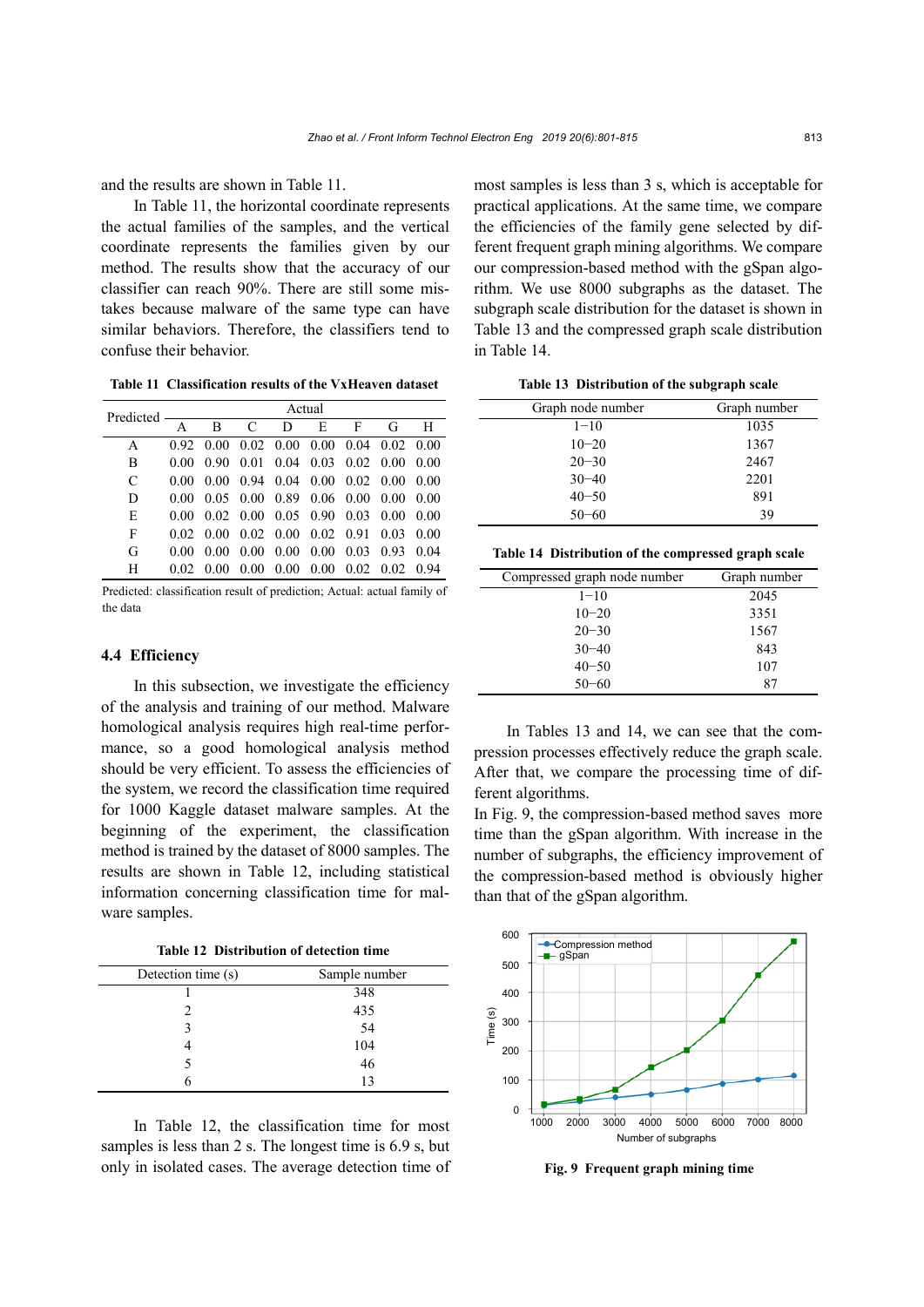#### **4.5 Comparison with other methods**

There were 377 international teams competing in the Kaggle contest. The winning team reported that their method produced an accuracy greater than 99% (Wang et al., 2015). The wining team proposed a very complex model that requires more than 500 GB for the training data and other 200 GB for engineered features. Furthermore, it took 72 h to produce the model with best model ensemble. This is unacceptable in homological analysis.

In addition to accuracy, time efficiency of homological analysis is very important. The method proposed by Drew et al. (2016) has good accuracy and time efficiency. The classification time of 1000 samples is about 30 min, and the accuracy is 97%.

Similar to Drew's method, our method is based on the gene perspective and the classification accuracy reaches 97%. Because of gene encoding, the encoded gene adopts the method of set comparison, which has better time efficiency. The classification time of 1000 samples is not more than 30 min. In addition, the spatial efficiency of our method is better than that of Drew's, which requires more than 5 GB memory. The family gene database based on the Kaggle dataset requires 2.5 GB memory.

## **5 Conclusions**

In this study, we present a malware homology identification method based on a gene perspective. By establishing the FDG for different malicious code and taking the common graph structure of the dependency graph as the common gene of a malware family, we judge the homology of malicious code from a gene perspective. With compression and encoding, the efficiency of gene comparison is improved. Finally, we perform extensive experiments on different datasets. The results show that the method is highly efficient in malware classification, with an accuracy of 97%.

In the future, we will include more features to improve gene encoding in malware classification, and use gene technology to establish a system to detect the malicious code of unknown families in practical applications. We will also study the similarity of the malware which is packed by unique pack tools to find the pack tool gene. In this way, the gene-based approach will play an important role in practical applications.

#### **Compliance with ethics guidelines**

Bing-lin ZHAO, Zheng SHAN, Fu-dong LIU, Bo ZHAO, Yi-hang CHEN, and Wen-jie SUN declare that they have no conflict of interest.

#### **References**

- Alam S, Horspool RN, Traore I, 2013. MAIL: Malware Analysis Intermediate Language: a step towards automating and optimizing malware detection. Proc  $6<sup>th</sup>$  Int Conf on Security of Information and Networks, p.233-240. https://doi.org/10.1145/2523514.2527006
- Alam S, Horspool RN, Traore I, 2014. MARD: a framework for metamorphic malware analysis and real-time detection. 28<sup>th</sup> Int Conf on Advanced Information Networking and Applications, p.212-233. https://doi.org/10.1109/AINA.2014.59
- Cesare S, Xiang Y, Zhou WL, 2013. Malwise—an effective and efficient classification system for packed and polymorphic malware. *IEEE Trans Comput*, 62(6):1193-1206. https://doi.org/10.1109/TC.2012.65
- Defferrard M, Bresson X, Vandergheynst P, 2016. Convolutional neural networks on graphs with fast localized spectral filtering. Conf and Workshop on Neural Information Processing Systems, p.3837-3845.
- Drew J, Moore T, Hahsler M, 2016. Polymorphic malware detection using sequence classification methods. Security and Privacy Workshops, p.81-87. https://doi.org/10.1109/SPW.2016.30
- Han J, Zhao RC, Shan Z, et al., 2018. Analyzing and recognizing Android malware via semantic-based malware gene. Int Conf on Cyber-Enabled Distributed Computing and Knowledge Discovery, p.17-20. https://doi.org/10.1109/CyberC.2017.36
- Jang JW, Woo J, Yun J, et al., 2014. Mal-netminer: malware classification based on social network analysis of call graph. Proc 23rd Int Conf on World Wide Web, p.731-734. https://doi.org/10.1145/2567948.2579364
- Kaggle, 2015. Microsoft Malware Classification Challenge (Big 2015).

https://www.kaggle.com/c/malware-classification [Ac cessed on Nov. 4, 2015].

- Kinable J, Kostakis O, 2011. Malware classification based on call graph clustering. *J Comput Virol*, 7(4):233-245. https://doi.org/10.1007/s11416-011-0151-y
- Kipf TN, Welling M, 2016. Semi-supervised classification with graph convolutional networks. https://arxiv.org/abs/1609.02907?context=cs
- Kirat D, Vigna G, 2015. MalGene: automatic extraction of malware analysis evasion signature. Proc 22nd ACM SIGSAC Conf on Computer and Communications Security, p.769-780. https://doi.org/10.1145/2810103.2813642